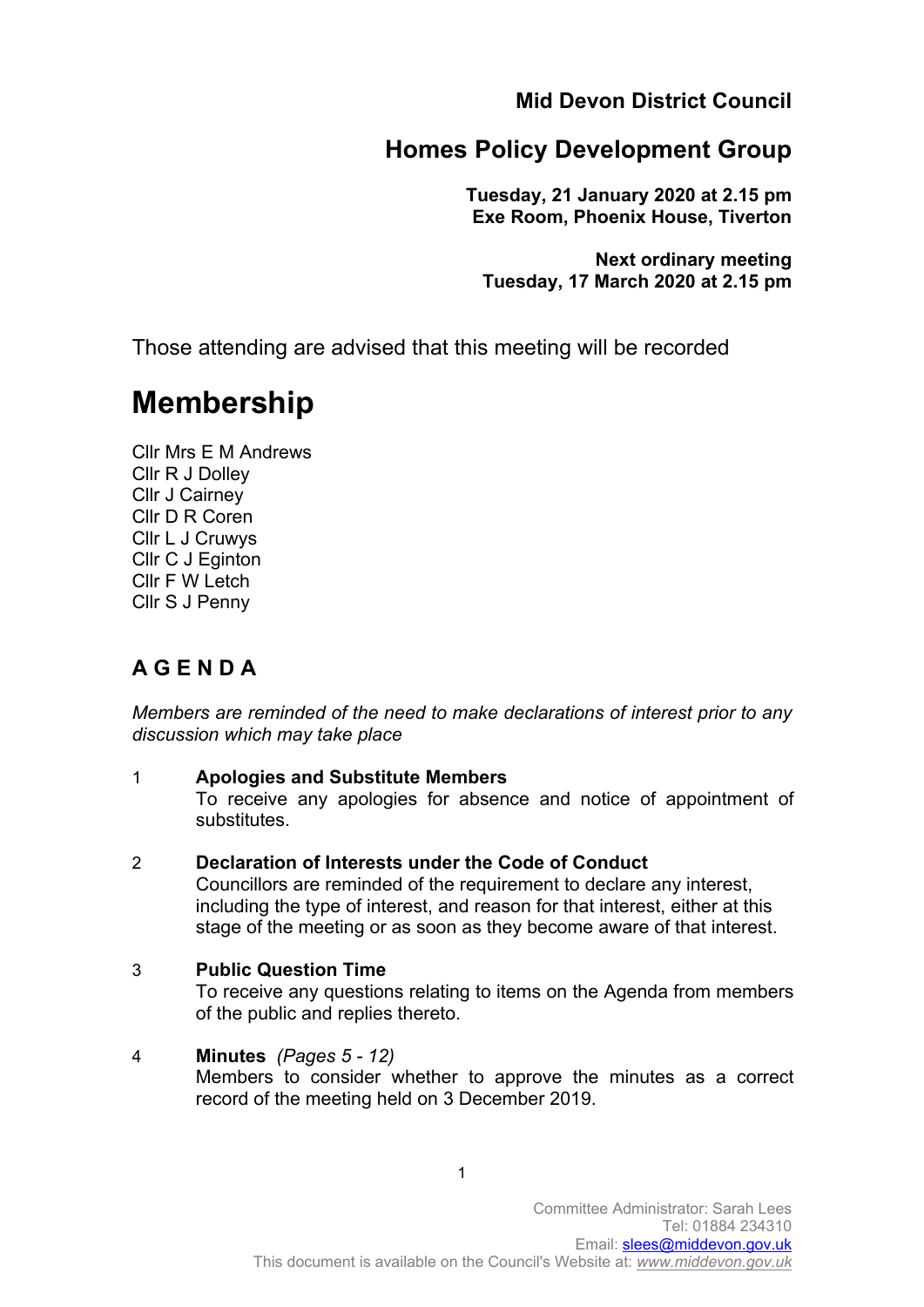#### 5 **Chairman's Announcements**

To receive any announcements that the Chairman may wish to make.

#### 6 **Performance and Risk Report** *(Pages 13 - 20)*

To receive a report from the Director of Operations providing Members with an update on performance against the Corporate Plan and local service targets for 2019/20 as well as providing an update on the key business risks.

#### 7 **Financial Monitoring**

To receive a verbal update from the Principal Accountant presenting a financial update in respect of the income and expenditure so far in the year.

#### 8 **General Fund Budget update for 2020/21** *(Pages 21 - 44)*

To receive a report from the Deputy Chief Executive (S151) reviewing the revised draft General Fund budget changes identified and discuss any further changes required in order for the Council to move towards a balanced budget for 2020/21.

This report will be considered by the Cabinet on 16 January 2020. The Homes Policy Development Group are asked to feed back any comments they may have to the Cabinet for their meeting on 13 February before the budget is finally agreed by Council on 26 February 2020.

#### 9 **Draft 2020/21 Housing Revenue Account (HRA) Budget** *(Pages 45 - 58)*

To receive a report from the Deputy Chief Executive (S151) providing an estimate of the budget required for the operation of the Housing Revenue Account (HRA) in 2020/21. It includes a proposal on the rent increase and a schedule of other fees and charges.

#### 10 **HRA Medium Term Financial Plan** *(Pages 59 - 64)*

To receive a report from the Deputy Chief Executive (S151) providing an estimate of the budget required for the operation of the Housing Revenue Account (HRA) from 2020/21 – 2023/24.

#### 11 **Tenant Compensation Policy** *(Pages 65 - 88)*

To receive a report from the Group Manager for Building Services advising Members of the revised improvements to the Tenant Compensation Policy.

12 **Improvements to Council Properties Policy** *(Pages 89 - 104)* To receive a report from the Group Manager for Building Services presenting the revised Improvements to Council Properties Policy.

#### 13 **Income Management Policy** *(Pages 105 - 126)*

To receive a report from the Group Manager for Housing reviewing the Housing Service Income Management Policy by virtue of a time bar.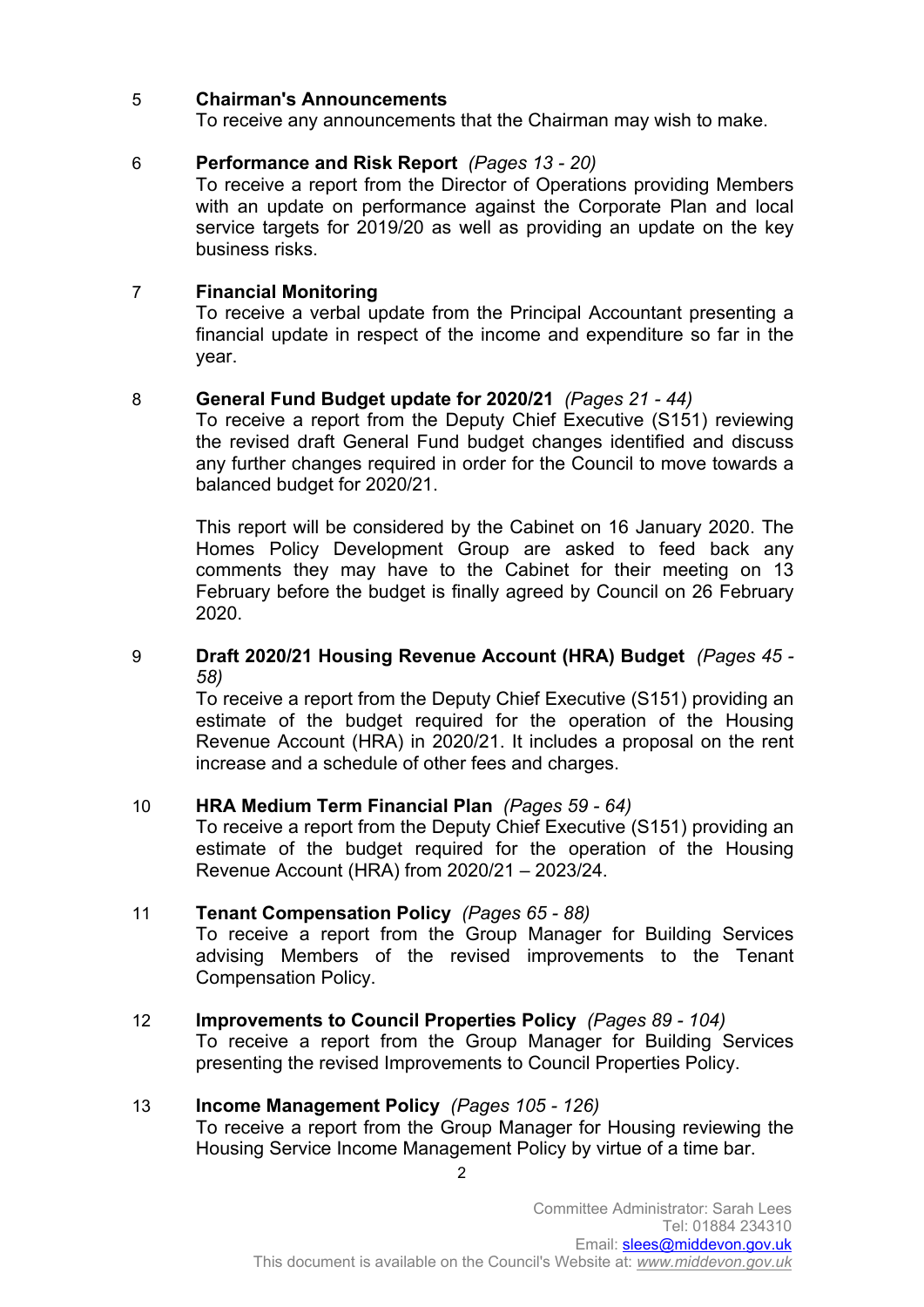#### 14 **Housing Sector Update** *(Pages 127 - 136)*

To receive a report from the Group Manager for Housing Services informing the Group about recent news items relating to social housing.

#### 15 **Identification of items for the next meeting**

Members are asked to note that the following items are already identified in the work programme for the next meeting:

- Performance and Risk
- Financial Monitoring
- Allocations Policy
- Garage Management Policy
- Car Parking Management Policy (amenity, residential etc.)
- Housing Sector update
- Housing Revenue Account Asset Management Strategy (to be confirmed)
- Chairman's Annual report for 2019/20

Note: This item is limited to 10 minutes. There should be no discussion on the items raised.

> **Stephen Walford** Chief Executive Monday, 13 January 2020

Anyone wishing to film part or all of the proceedings may do so unless the press and public are excluded for that part of the meeting or there is good reason not to do so, as directed by the Chairman. Any filming must be done as unobtrusively as possible from a single fixed position without the use of any additional lighting; focusing only on those actively participating in the meeting and having regard also to the wishes of any member of the public present who may not wish to be filmed. As a matter of courtesy, anyone wishing to film proceedings is asked to advise the Chairman or the Member Services Officer in attendance so that all those present may be made aware that is happening.

Members of the public may also use other forms of social media to report on proceedings at this meeting.

Members of the public are welcome to attend the meeting and listen to discussion. Lift access to first floor of the building is available from the main ground floor entrance. Toilet facilities, with wheelchair access, are also available. There is time set aside at the beginning of the meeting to allow the public to ask questions.